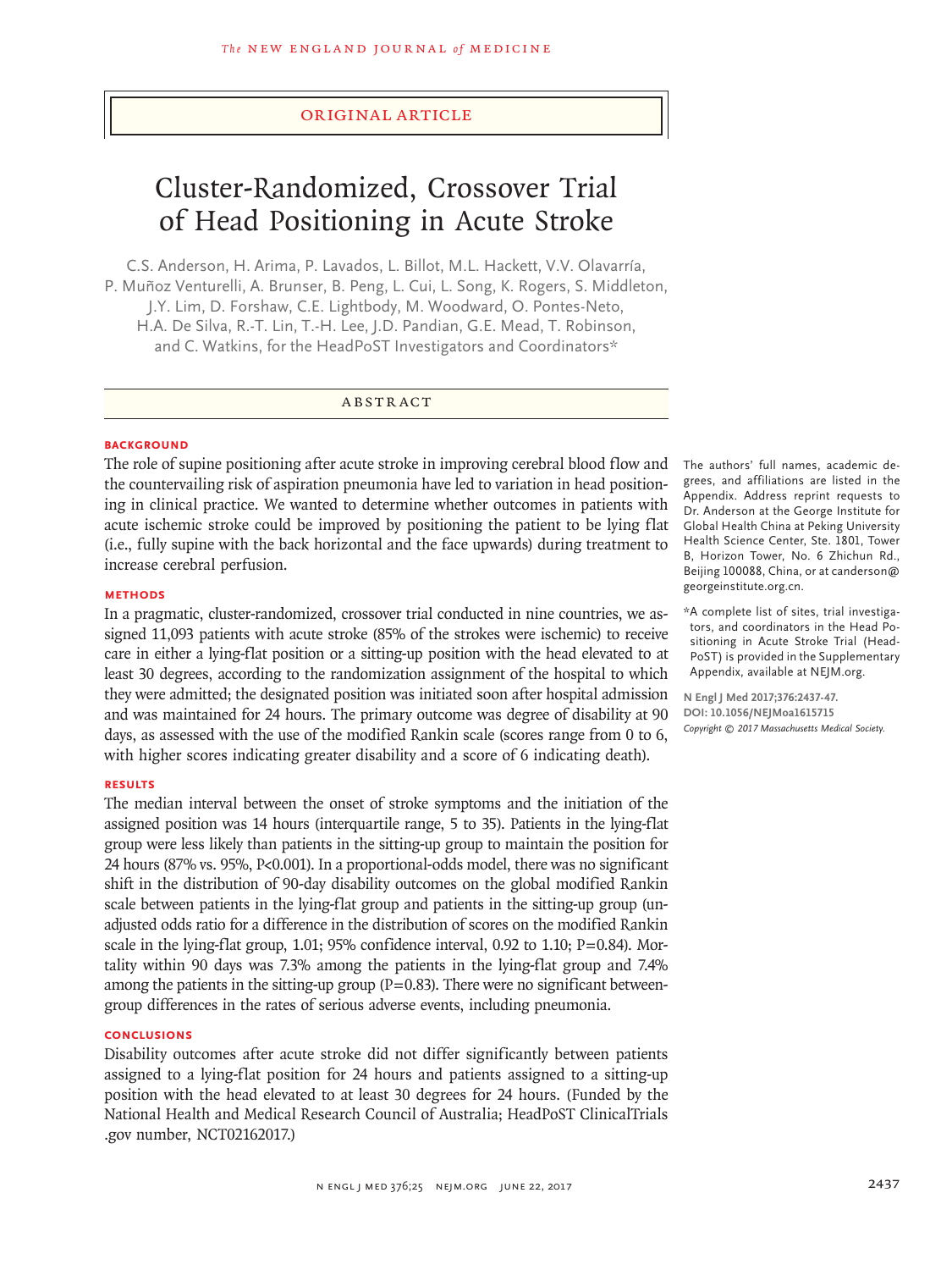O.

*A Quick Take is available at NEJM.org*

THE PROGNOSIS IN PATIENTS WITH ACUTE ischemic stroke is determined according to the location and size of the occluded cerebral vessel,<sup>1</sup> the extent of collateral blood ischemic stroke is determined according to the location and size of the occluded flow, $1-3$  and the time to reperfusion therapy.<sup>4</sup> Small, nonrandomized studies have indicated that the lying-flat position (i.e., fully supine with the back horizontal and the face upwards) increases blood flow in major arteries<sup>5,6</sup> and improves oxygenation of the brain, $7,8$  whereas a sitting-up body position with the head elevated (hereafter referred to as the "sitting-up position") may reduce intracranial pressure in patients with large hemispheric ischemic stroke.<sup>9</sup> Uncertainty over the role of head positioning after acute stroke and the potential risks of cardiopulmonary dysfunction and aspiration pneumonia<sup>10</sup> have led to ambiguous guidelines $11$  and variation in clinical practice.12 The Head Positioning in Acute Stroke Trial (HeadPoST) compared the effects of the lying-flat position with those of the sitting-up position, initiated soon after a stroke and maintained for 24 hours, in a range of health care settings and in patients with various types of acute stroke.

#### Methods

### **Trial Design and Oversight**

HeadPoST was an international, multicenter, cluster-randomized, crossover, open-label trial with blinded outcome evaluation; the trial was conducted at 114 hospitals (centers) in nine countries (Table S1 in the Supplementary Appendix, available with the full text of this article at NEJM.org). Details of the design and statistical analysis plan of the trial have been published previously,13,14 and the trial protocol is available at NEJM.org. The trial was funded by the National Health and Medical Research Council of Australia. Members of an international steering committee designed the trial and were responsible for the conduct of the trial and the reporting of the results. Staff at the George Institute for Global Health coordinated the trial, managed the database, and performed the analyses. The first author wrote the initial and subsequent drafts of the manuscript. All the authors participated in drafting the manuscript, vouch for the accuracy and completeness of the data and for the fidelity of this report to the trial protocol, and approved the decision to submit the manuscript for publication.

The protocol was approved by all regulatory authorities and ethics committees at the participating centers. A senior executive officer at each hospital acted as a "guardian" (as part of the cluster-randomized trial design) and provided consent at an institutional level for head positioning to be implemented as a low-risk intervention to clusters of patients as part of routine care; written informed consent was subsequently obtained from the patients or their approved surrogates for the collection of medical data and participation in the follow-up assessments.

A statistician who was not otherwise involved in the trial generated the randomized assignment sequence for the hospitals, stratified according to country. In accordance with the protocol, the participating centers implemented the first assigned intervention until a target number of consecutive patients was reached; then, in the crossover phase, the centers implemented the second intervention in a similar number of consecutive patients.

# **Patients**

Patients were eligible for inclusion in the trial if they were 18 years of age or older, presented to the emergency department or an inpatient service at a participating center, and received a clinical diagnosis of acute stroke. Patients with acute intracerebral hemorrhage (but not subarachnoid hemorrhage) were purposefully included in the trial to facilitate implementation of the intervention in consecutive patients and to explore the effects of head positioning on the risk of cerebral edema and pneumonia. Patients were excluded if the local clinician-investigator considered that the assigned head position could not be maintained consistently, if the confirmed diagnosis was a transient ischemic attack, or if the patient declined to participate in the trial. Patients were also excluded if there was a clear indication for, or contraindication to, either of the head positions.15

# **Interventions**

The assigned head position was initiated in patients as soon as possible in the emergency department or other assessment area and was maintained during transfer to an inpatient unit.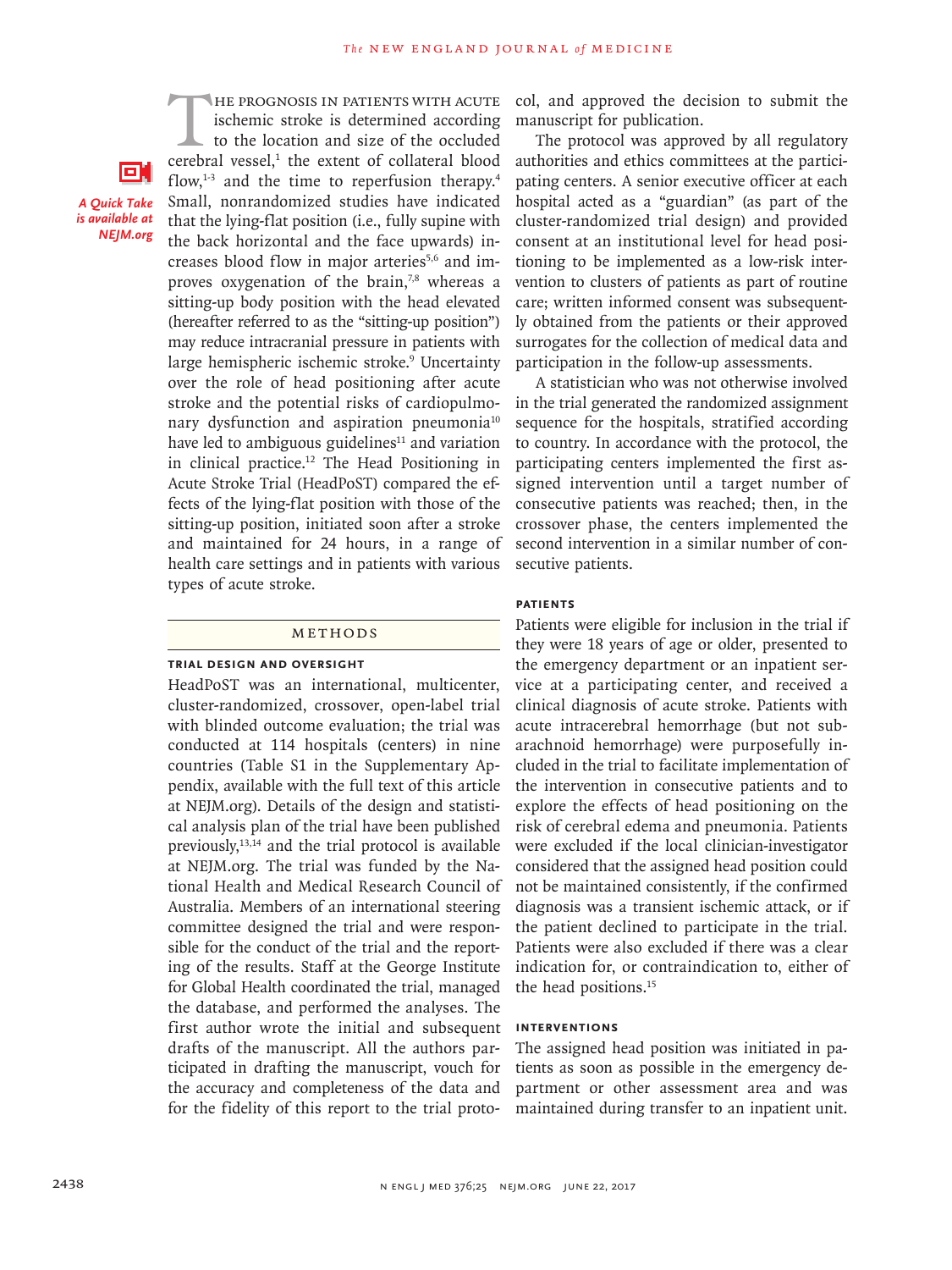Patients were asked to strictly maintain the assigned position for the next 24 hours, including when eating, drinking, and toileting unless they found it too uncomfortable to maintain or unless it was considered by the investigator, patient, or caregiver to be harmful, in which case the position could be interrupted for up to three nonconsecutive periods of under 30 minutes. Patients who were assessed as having dysphagia were given no food or drink or received nasogastric tube feeding or a modified diet while remaining in the assigned body position. For the patients in the lying-flat group, bolus rather than continuous feeding was recommended in those with a nasogastric tube, and graded elevation of the head and mobilization with toilet privileges commenced after 24 hours. For the sitting-up position, the head of the patient was elevated to at least 30 degrees by having the head of the bed raised mechanically or by the use of pillows if the bed was nonmechanical; the angle was confirmed with a protractor. Patients in this group were allowed toilet privileges outside the bed according to their level of mobility. All other management was left to the discretion of the investigators in relation to standards of care recommended in their own national guidelines.

# **Data Collection**

Demographic and clinical data were collected at the time of presentation and included scores on the National Institutes of Health Stroke Scale (NIHSS; scores range from 0 to 42, with higher scores indicating greater severity of stroke).<sup>16</sup> A 24-hour bedside diary was maintained to record vital signs, lowest oxygen saturation, and interruption (with time and reason) of the assigned head position. Follow-up data were collected at 7 days (or at hospital discharge, if it occurred before 7 days), unless death occurred earlier; data included final diagnosis, repeat NIHSS scores, and assessment of disability on the modified Rankin scale (a measure of disability in which scores range from 0 to 6, with 0 indicating no symptoms at all; 1, no clinically significant disability despite symptoms; 2, slight disability; 3, moderate disability requiring some help; 4, moderately severe disability requiring assistance with daily living; 5, severe disability, bed-bound, and incontinent; and  $6$ , death).<sup>17,18</sup> Trained staff, who were unaware of the randomized intervention, contacted patients by telephone for the 90-day assessment using the simplified version of the modified Rankin scale,<sup>19,20</sup> which requires only "yes" or "no" answers to structured questions. The European Quality of Life Group 5-Dimension Self-Report Questionnaire (EQ-5D)<sup>21</sup> was also used to assess quality of life with respect to mobility, self-care, usual activities, pain or discomfort, and anxiety or depression (scores range from 1 to 3, with 1 indicating no problems, 2 some or moderate problems, and 3 severe problems). The EQ-5D includes a visual-analogue scale as a single index of self-rated health status (with the scale ranging from 0 [worst imaginable health state] to 100 [best imaginable health state]).

# **Outcomes**

The primary outcome was the degree of disability at 90 days, which was analyzed as an ordinal outcome across levels of disability on the modified Rankin scale.<sup>22</sup> Secondary outcomes included death or major disability (modified Rankin scale scores of 3 to 6) at 90 days, death within 90 days after stroke, duration of hospital stay, the individual components of the EQ-5D at 90 days, the distribution of levels across the modified Rankin scale at 7 days, and the distribution of seven levels of increasing neurologic impairment according to categorical scores on the NIHSS or death at 7 days. Serious adverse events, including pneumonia (for which additional clinical information was obtained) were recorded through trial completion. (Additional details on outcomes and serious adverse events are provided in the Supplementary Appendix.)

## **Statistical Analysis**

We estimated that at least 100 patients with acute ischemic stroke would need to be assigned to a head position at each hospital (i.e., 50 patients per intervention phase [or "period"]) across 120 centers (a total of 12,000 patients) for the study to have 90% power to detect a 16% or greater relative shift in levels of disability outcome between intervention groups at 90 days in the ordinal logistic-regression analysis, at an alpha level of 0.05.<sup>3</sup> This calculation was based on conservative estimates of a 10% dropout rate of participating centers and a crossover rate of 5% and loss-to-follow-up rate of 10% among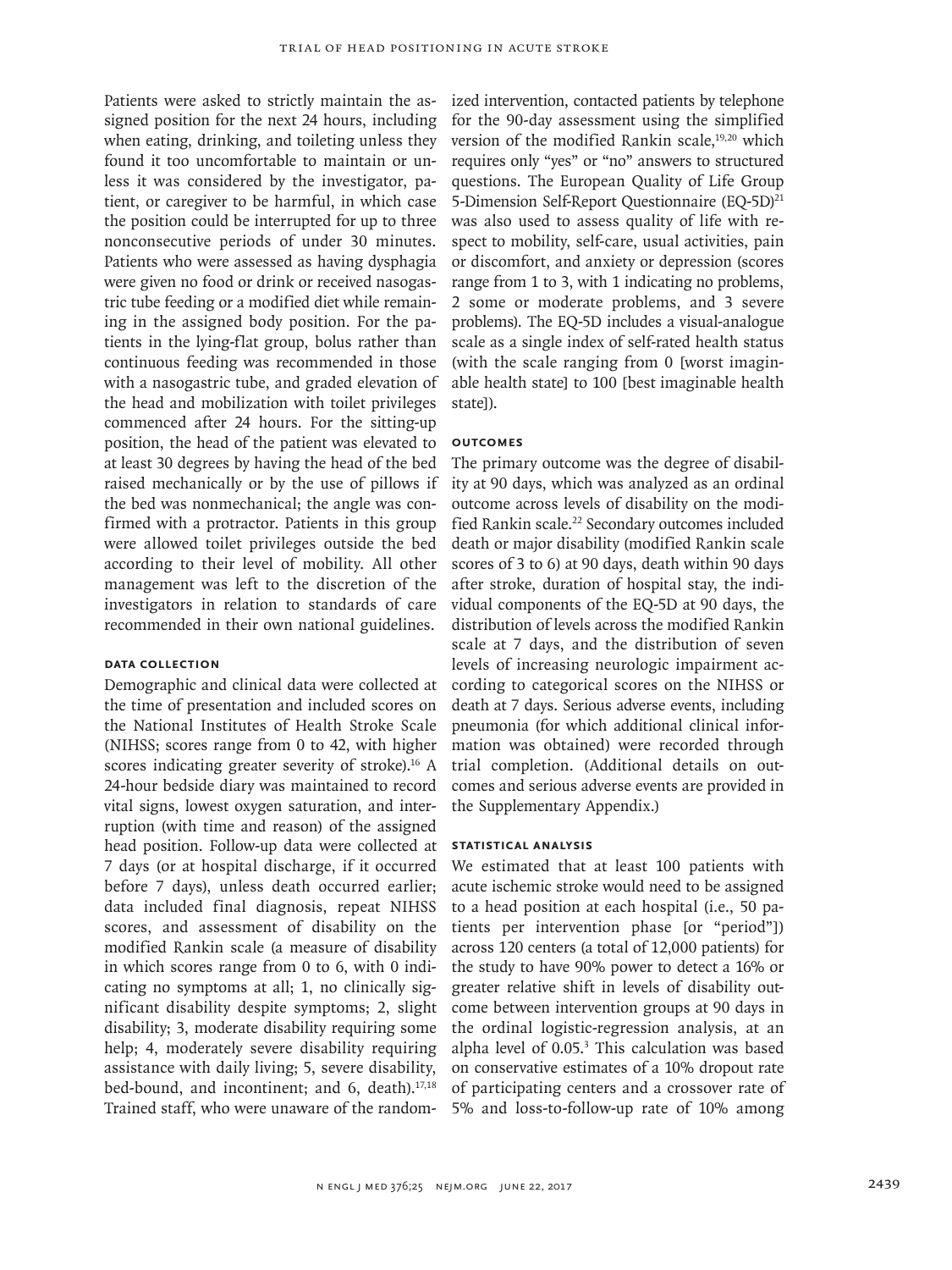patients at each center, together with an intracluster correlation of 0.03 and no interperiod correlation. This sample size was also estimated to provide 90% power to detect a 16% or greater relative shift in levels of neurologic function on the basis of categorical NIHSS scores or death at 7 days, at least a 30% lower relative rate of death by 90 days, and a 2-day shorter length of hospital stay in the lying-flat group than in the sitting-up group. However, the target number of patients for recruitment at each center was increased to 140 (i.e., 70 patients per intervention group) to account for the potential of poor implementation of head positioning among patients during the initial and crossover phases and to account for the inclusion of patients with acute intracerebral hemorrhage; a sample of 2800 patients with acute intracerebral hemorrhage was estimated to provide 90% power to detect a 25% or greater improvement (shift) in the 90-day disability outcome associated with the sitting-up position, a 25% or greater improvement in odds (shift) of survival and categorical NIHSS score at 7 days, at least a 33% lower rate of death by 90 days, and a 2-day shorter length of hospital stay, at an alpha level of 0.05 (see the Supplementary Appendix).

Using an intention-to-treat approach, we performed the primary analysis of the intervention effect, as assessed by means of the modified Rankin scale, with an ordinal, logistic-regression, hierarchical, mixed model with four adjustment variables (fixed intervention effect [lying flat vs. sitting up], fixed period effect, random cluster effect, and effect of the interaction between random cluster and period).<sup>23,24</sup> These primary prespecified analyses were given the term "unadjusted." Consistency of intervention effect across seven prespecified subgroups (defined according to age, sex, major country and region groupings, baseline NIHSS score, time from stroke onset to commencement of intervention, major pathologic subtype, and sequence of head positioning at the hospital) was assessed by means of tests for interaction. Prespecified sensitivity analyses included two adjusted models. The first model adjusted for country (grouped as United Kingdom and Australia; China and Taiwan; India and Sri Lanka; and Chile, Brazil, and Colombia), modified Rankin scale score before stroke as a categorical variable, age as a continuous variable, and sex, and the second model adjusted for the covariates in the first model, with additional covariates of baseline NIHSS score and history of stroke, heart disease, or diabetes mellitus; multiple imputation was used if more than 10% of observations on the modified Rankin scale were missing.25 Similar unadjusted and adjusted analyses were applied to the NIHSS score or death at 7 days after stroke. Other efficacy analyses included an unadjusted analysis of the distribution of the modified Rankin scale scores at 7 days and binary analyses of death and of death or disability (modified Rankin scale of 3 to 6) at 90 days; these binary analyses were performed with the use of hierarchical logistic-regression models. An independent data and safety monitoring board monitored the trial progress and safety; no formal interim analysis was performed. All reported P values are two-sided, and no adjustment was made for multiple comparisons. All analyses were performed with SAS software, version 9.3 (SAS Institute).

#### Results

# **Patients**

From March 2, 2015, to November 29, 2016, a total of 11,093 of the 22,632 screened patients across 114 hospitals were assigned to a randomized head position (Fig. 1); 5295 patients were assigned to the lying-flat position and 5798 to the sitting-up position. Baseline characteristics of the patients are summarized in Table 1 (further details are provided in Tables S2 through S4 in the Supplementary Appendix). The mean age was 68 years (23% were ≥80 years of age), 40% were female, and 85% had acute ischemic stroke. The median pretreatment NIHSS score was 4 (interquartile range, 2 to 8). The time from the onset of stroke to commencement of the head position was 14.0 hours (interquartile range, 5.0 to 35.0), and the median time from presentation at the hospital to commencement of the head position was 7.0 hours (interquartile range, 2.0 to 26.0) in the lying-flat group and 7.0 hours (interquartile range, 2.0 to 27.0) in the sitting-up group.

# **Intervention and Reestimation of Sample Size**

The median time in the assigned head position was significantly less among the patients in the lyingflat group than among the patients in the sittingup group (23.3 hours [interquartile range, 20.0 to 24.0] vs. 24.0 hours [interquartile range, 23.0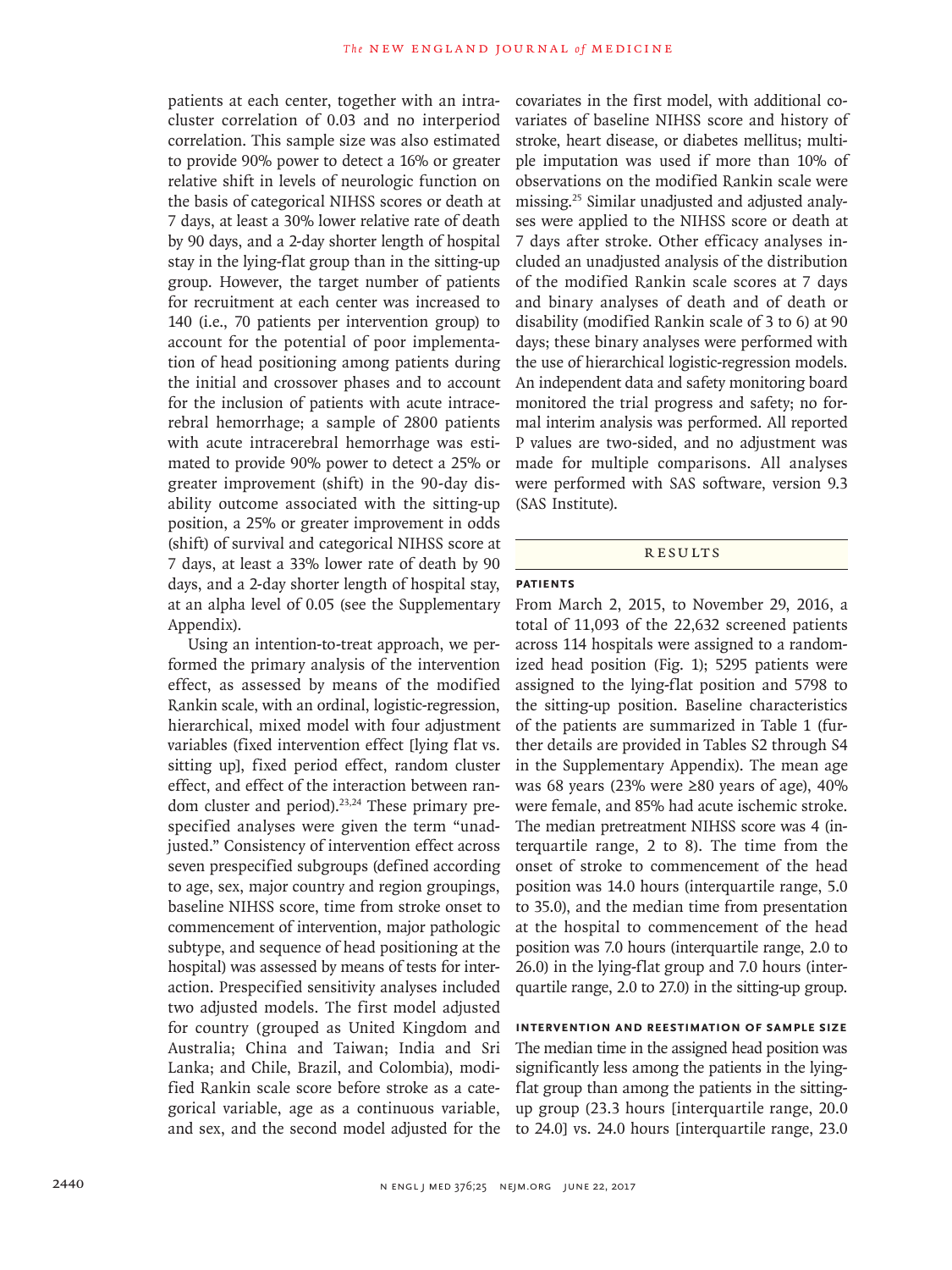

patients were positioned to sit up with the head elevated to at least 30 degrees. TIA denotes transient ischemic attack.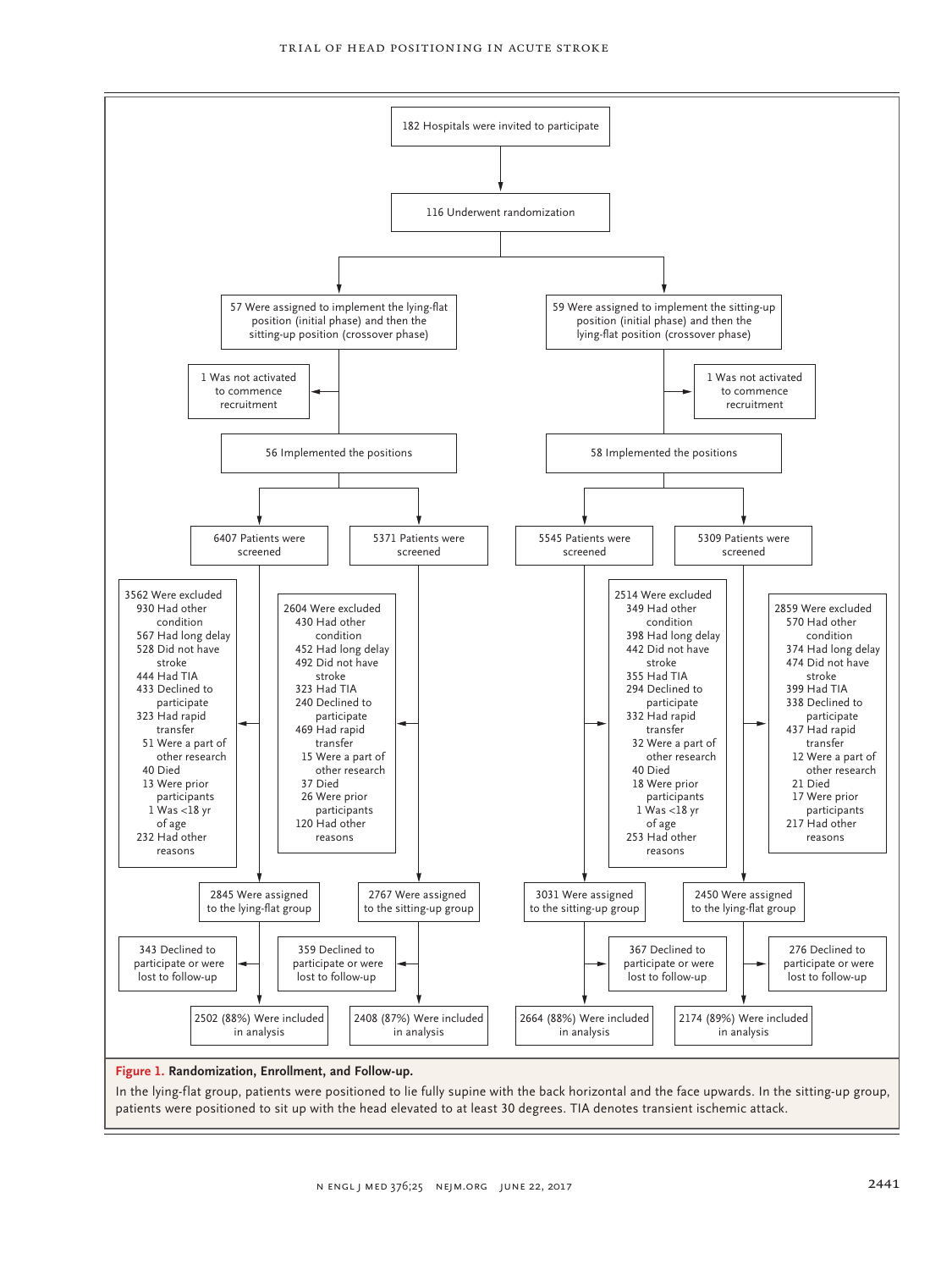| Table 1. Characteristics of the 11,093 Patients with Acute Stroke at Baseline.*       |                                   |                                   |  |  |  |
|---------------------------------------------------------------------------------------|-----------------------------------|-----------------------------------|--|--|--|
| Characteristic                                                                        | <b>Lying Flat</b><br>$(N = 5295)$ | <b>Sitting Up</b><br>$(N = 5799)$ |  |  |  |
| $Age - yr$                                                                            | $67.8 \pm 13.9$                   | $68.1 \pm 13.7$                   |  |  |  |
| Female sex - no. (%) <sup>+</sup>                                                     | 2140 (40.4)                       | 2289 (39.5)                       |  |  |  |
| Region of recruitment - no. (%)                                                       |                                   |                                   |  |  |  |
| Australia and United Kingdom                                                          | 2214 (41.8)                       | 2547 (43.9)                       |  |  |  |
| China and Taiwan                                                                      | 2211 (41.8)                       | 2441 (42.1)                       |  |  |  |
| South America, India, and Sri Lanka                                                   | 870 (16.4)                        | 810 (14.0)                        |  |  |  |
| Medical history - no. (%)                                                             |                                   |                                   |  |  |  |
| Hypertension                                                                          | 2711 (51.2)                       | 2906 (50.1)                       |  |  |  |
| Any stroke                                                                            | 1238 (23.4)                       | 1393 (24.0)                       |  |  |  |
| Coronary artery disease                                                               | 690 (13.0)                        | 849 (14.6)                        |  |  |  |
| Atrial fibrillation                                                                   | 555 (10.5)                        | 621 (10.7)                        |  |  |  |
| Heart failure                                                                         | 166(3.1)                          | 246(4.2)                          |  |  |  |
| Diabetes mellitus                                                                     | 1065(20.1)                        | 1156 (19.9)                       |  |  |  |
| Tobacco use                                                                           | 987 (18.6)                        | 1137 (19.6)                       |  |  |  |
| A score of 0 (no symptoms) on the modified Rankin scale before<br>stroke <sup>+</sup> | 3218 (60.8)                       | 3526 (60.8)                       |  |  |  |
| Aspirin or other antiplatelet agent use                                               | 3353 (63.3)                       | 3656 (63.0)                       |  |  |  |
| Anticoagulant use                                                                     | 428(8.1)                          | 522 (9.0)                         |  |  |  |
| Median NIHSS score (IQR) *                                                            | $4.0(2.0-9.0)$                    | $4.0(2.0 - 8.0)$                  |  |  |  |
| Median time from stroke onset to intervention (IQR) - hr                              | $14.0(5.0 - 35.0)$                | 14.0 $(5.0 - 35.0)$               |  |  |  |
| Median time from hospital admission to intervention (IQR) - hr                        | $7.0(2.0-26.0)$                   | $7.0(2.0-27.0)$                   |  |  |  |
| Final diagnosis at time of hospital discharge - no. (%) [                             |                                   |                                   |  |  |  |
| Condition mimicking stroke                                                            | 232(4.4)                          | 319(5.5)                          |  |  |  |
| Transient ischemic attack                                                             | 106(2.0)                          | 106(1.8)                          |  |  |  |
| Acute ischemic stroke                                                                 | 4532 (85.6)                       | 4953 (85.4)                       |  |  |  |
| Large-artery occlusion due to substantial atheroma                                    | 1390 (30.7)                       | 1558 (31.5)                       |  |  |  |
| Small-vessel or perforating arteriole lacunar disease                                 | 1352 (29.8)                       | 1511 (30.6)                       |  |  |  |
| Cardioembolism                                                                        | 592 (13.1)                        | 643 (13.0)                        |  |  |  |
| Other or uncertain cause                                                              | 1195 (26.4)                       | 1235 (25.3)                       |  |  |  |
| Primary intracerebral hemorrhage                                                      | 420 (7.9)                         | 511(8.8)                          |  |  |  |

\* Plus–minus values are means ±SD. There were no significant differences in baseline characteristics between the groups with the exception of region of recruitment  $(P=0.002)$ , history of coronary artery disease  $(P=0.02)$ , and history of heart failure (P=0.002). In the lying-flat group, patients were positioned to lie fully supine with the back horizontal and the face upwards. In the sitting-up group, patients were positioned to sit up with the head elevated to at least 30 degrees. IQR denotes interquartile range, and NIHSS National Institutes of Health Stroke Scale.

† Scores on the modified Rankin scale range from 0 to 6, with higher scores indicating more severe disability and a score of 6 indicating death.

‡ Scores on the NIHSS range from 0 to 42, with higher scores indicating more severe neurologic deficits.

§ Final diagnosis at time of hospital discharge was reported by the clinician-investigator on the basis of brain imaging and other investigations.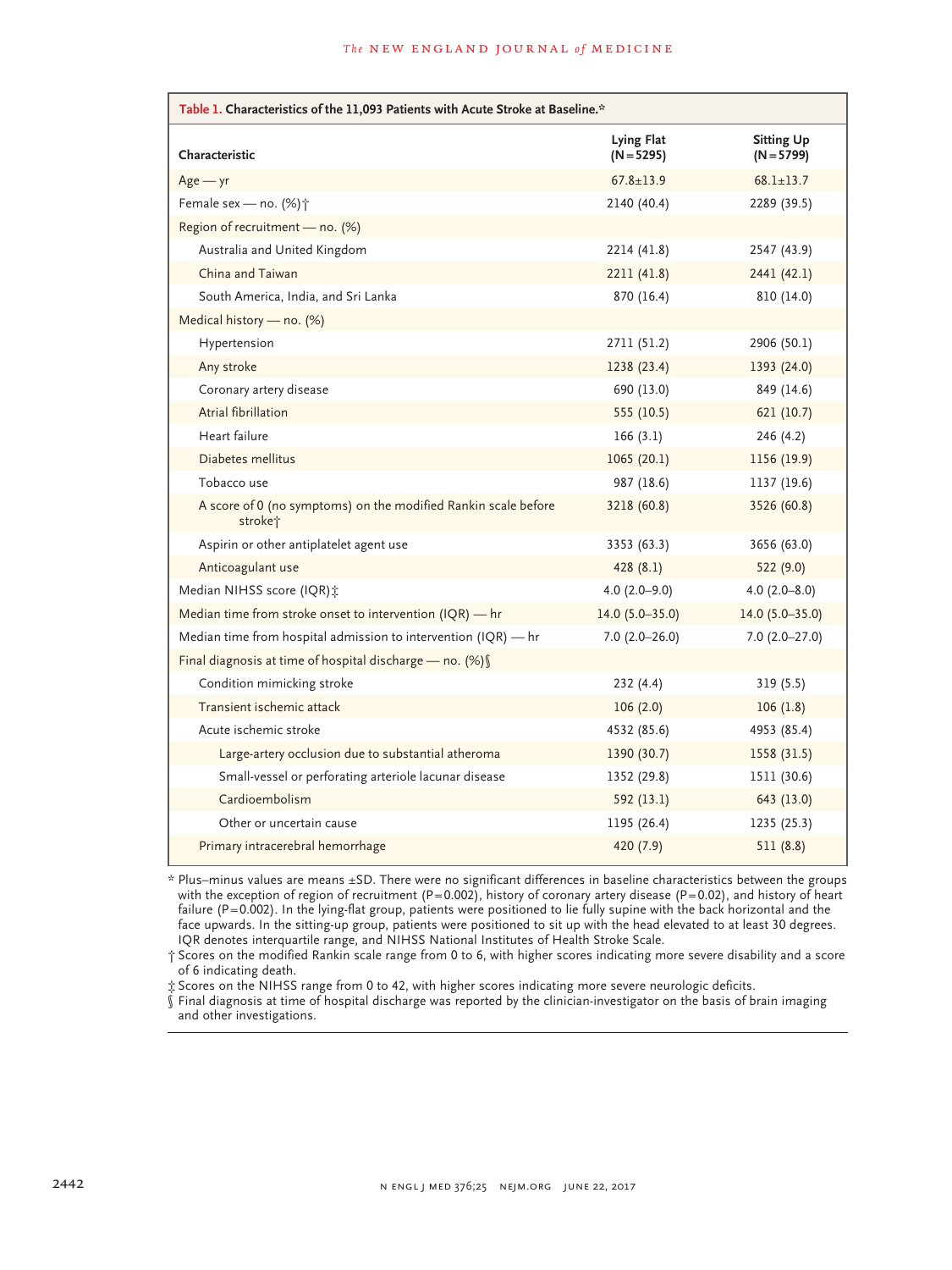to 24.0], P<0.001), and the patients in the lyingflat group were more likely than the patients in the sitting-up group to prematurely cease the position within 24 hours after initiation (13.0% vs. 4.2%, P<0.001). However, there were no significant between-group differences with respect to blood oxygen saturation, blood pressure levels, or other aspects of management. Outcome assessments of scores on the modified Rankin scale could not be performed in 619 patients (11.7%) in the lying-flat group and in 726 patients (12.5%) in the sitting-up group because the patients declined to participate or were lost to follow-up (Fig. 1). The modes of assessment of modified Rankin scale scores (i.e., faceto-face assessment or assessment by telephone call to caregiver, telephone call to patient, telephone call to patient's physician, or other or uncoded) were balanced between groups. (Additional details on the interventions are provided in Tables S5 through S7 and Figs. S1 through S3 in the Supplementary Appendix.)

Because the final number of centers that recruited patients was lower than anticipated and because the mean number of patients with acute ischemic stroke was 13 fewer than estimated per cluster per period, the study power was reestimated with the observed degree of correlation in patient characteristics between clusters and different periods. On the basis of the mean duration in the assigned head position, we estimated that 13% of the patients with acute ischemic stroke crossed over from the lying-flat to the sitting-up position and 6% crossed over from the sitting-up to the lying flat position. Although the intracluster correlation was higher than expected (0.083), this was compensated by a high correlation of patients from different periods in the same cluster (i.e., interperiod correlation of 0.076). In accordance with these calculated intercluster and interperiod correlation values and assumptions of adherence to the randomized positions, the trial was estimated to have retained 90% power to detect a common odds ratio of 0.84 (additional details are provided in the Supplementary Appendix).

# **Primary and Secondary Outcomes**

There was no significant between-group difference in the primary outcome of the degree of group and in 7.4% in the sitting-up group (odds



**Figure 2. Intervention Effects in the Lying-Flat Group and the Sitting-Up Group at 90 Days, According to Modified Rankin Scale Score.**

There was no significant shift in the distribution of 90-day disability outcomes on the global modified Rankin scale between patients in the lyingflat group and patients in the sitting-up group (odds ratio for a difference in the distribution of scores on the modified Rankin scale in the lying-flat group, 1.01; 95% confidence interval, 0.92 to 1.10; P=0.84 by a hierarchical linear mixed model with adjustment for the design by including a fixed group effect, a fixed period effect, a random cluster effect, and an effect of the interaction between random cluster and period). Scores on the modified Rankin scale range from 0 to 6, with 0 indicating no symptoms, 1 no clinically significant disability despite symptoms, 2 slight disability, 3 moder‑ ate disability, 4 moderately severe disability, 5 severe disability, and 6 death. The odds ratios and 95% confidence intervals were adjusted for the clusterrandomized, crossover design effect.

disability at 90 days, as assessed by scores on the modified Rankin scale (unadjusted odds ratio for a difference in the distribution of scores on the modified Rankin scale in the lying-flat group, 1.01; 95% confidence interval [CI], 0.92 to 1.10; P=0.84) (Fig. 2). Sensitivity analyses with adjustment and with the use of multiple imputation for missing modified Rankin scale scores showed results similar to those of the primary analysis (Table 2); in addition, when the outcomes of patients with ischemic stroke and intracerebral hemorrhage were analyzed separately, the results were similar to the findings from the primary analysis (Tables S8 and S9 in the Supplementary Appendix).

Death or major disability (modified Rankin scale score of 3 to 6) at 90 days occurred in 38.9% of the patients in the lying-flat group and in 39.7% of the patients in the sitting-up group (odds ratio in the lying-flat group, 0.94; 95% CI, 0.85 to 1.05;  $P = 0.25$ ), and death within 90 days after stroke occurred in 7.3% in the lying-flat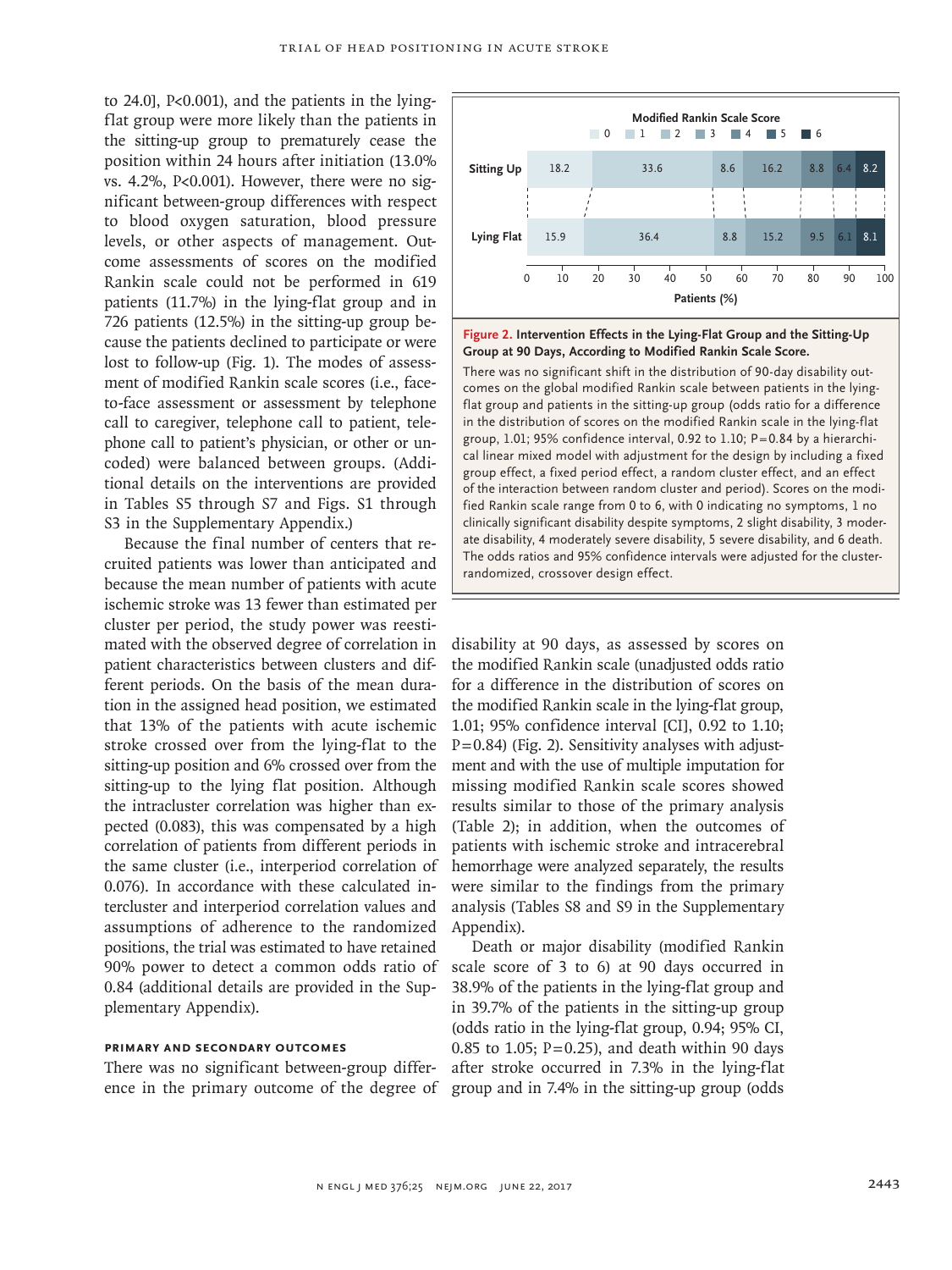ratio in the lying-flat group, 0.98; 95% CI, 0.85 to group differences were evident for other outcomes, except for scores on the visual-analogue scale of the EQ-5D, which favored the lying-flat group (P=0.009). (See also Figs. S4 and S5 and Tables S10 and S11 in the Supplementary Appendix.)

1.14; P=0.83) (Table 2). No significant between-no significant heterogeneity in the intervention In prespecified subgroup analyses, there was effect with respect to the primary outcome or the secondary outcomes of categorical scores on the NIHSS or death or scores on the modified Rankin scale at 7 days. Post hoc analysis indicated no heterogeneity in the intervention effect according to quintiles of baseline NIHSS scores

| Table 2. Trial Outcomes and Safety.                                                   |                            |                                                         |                                                                  |         |
|---------------------------------------------------------------------------------------|----------------------------|---------------------------------------------------------|------------------------------------------------------------------|---------|
| Outcome                                                                               | Lying Flat<br>$(N = 4676)$ | <b>Sitting Up</b><br>$(N = 5072)$<br>no. /total no. (%) | <b>Odds Ratio</b><br>with Sitting Up<br>as Reference<br>(95% CI) | P Value |
| <b>Primary outcome</b>                                                                |                            |                                                         |                                                                  |         |
| Levels of disability on the modified Rankin scale at 90 days*                         |                            |                                                         | $1.01(0.92 - 1.10)$ <sup>*</sup>                                 | 0.84    |
| 0 - No symptoms at all                                                                | 745/4676 (15.9)            | 922/5072 (18.2)                                         |                                                                  |         |
| 1 - No clinically significant disability despite symptoms                             | 1704/4676 (36.4)           | 1703/5072 (33.6)                                        |                                                                  |         |
| 2 - Slight disability                                                                 | 410/4676 (8.8)             | 438/5072 (8.6)                                          |                                                                  |         |
| 3 - Moderate disability requiring some help                                           | 711/4676 (15.2)            | 820/5072 (16.2)                                         |                                                                  |         |
| 4 – Moderately severe disability requiring assistance with<br>daily living            | 444/4676 (9.5)             | 446/5072 (8.8)                                          |                                                                  |         |
| 5 - Severe disability, bed-bound, and incontinent                                     | 283/4676 (6.1)             | 326/5072 (6.4)                                          |                                                                  |         |
| $6$ - Death                                                                           | 379/4676 (8.1)             | 417/5072 (8.2)                                          |                                                                  |         |
| Secondary outcomes                                                                    |                            |                                                         |                                                                  |         |
| Death or disability according to modified Rankin scale scores<br>of 3 to 6 at 90 days | 1817/4676 (38.9)           | 2009/5062 (39.7)                                        | 0.94 (0.85-1.05) $\hat{x}$                                       | 0.25    |
| Death within 90 days after stroke                                                     | 379/5185 (7.3)             | 417/5669 (7.4)                                          | 0.98 $(0.85 - 1.14)$ :                                           | 0.83    |
| Levels of disability on the modified Rankin scale at 7 days*                          |                            |                                                         | $1.02(0.93 - 1.12)$                                              | 0.67    |
| 0 - No symptoms at all                                                                | 835/5240 (15.9)            | 915/5732 (16.0)                                         |                                                                  |         |
| 1 - No significant disability despite symptoms                                        | 1384/5240 (26.4)           | 1614/5732 (28.2)                                        |                                                                  |         |
| 2 - Slight disability                                                                 | 1009/5240 (19.3)           | 1102/5732 (19.2)                                        |                                                                  |         |
| 3 - Moderate disability requiring some help                                           | 707/5240 (13.5)            | 731/5732 (12.8)                                         |                                                                  |         |
| 4 - Moderately severe disability requiring assistance<br>with daily living            | 771/5240 (14.7)            | 798/5732 (13.9)                                         |                                                                  |         |
| 5 - Severe disability, bed-bound, and incontinent                                     | 459/5240 (8.8)             | 496/5732 (8.7)                                          |                                                                  |         |
| $6$ – Death                                                                           | 75/5240 (1.4)              | 76/5727 (1.3)                                           |                                                                  |         |
| Categorical scores on the NIHSS or death at 7 days*                                   |                            |                                                         | $0.98(0.90 - 1.08)$                                              | 0.71    |
| $1 -$ Scores 0-4                                                                      | 3483/5108 (68.2)           | 3851/5608 (68.7)                                        |                                                                  |         |
| $2$ – Scores 5–9                                                                      | 817/5108 (16.0)            | 884/5608 (15.8)                                         |                                                                  |         |
| $3 -$ Scores 10-14                                                                    | 410/5108 (8.0)             | 433/5608 (7.7)                                          |                                                                  |         |
| $4 -$ Scores 15-19                                                                    | 174/5108 (3.4)             | 208/5608 (3.7)                                          |                                                                  |         |
| $5 -$ Scores 20-24                                                                    | 103/5108 (2.0)             | 94/5608 (1.7)                                           |                                                                  |         |
| $6 -$ Scores $\geq 25$                                                                | 46/5108 (0.9)              | $62/5608$ $(1.1)$                                       |                                                                  |         |
| $7$ - Death                                                                           | 75/5108 (1.5)              | 76/5608 (1.4)                                           |                                                                  |         |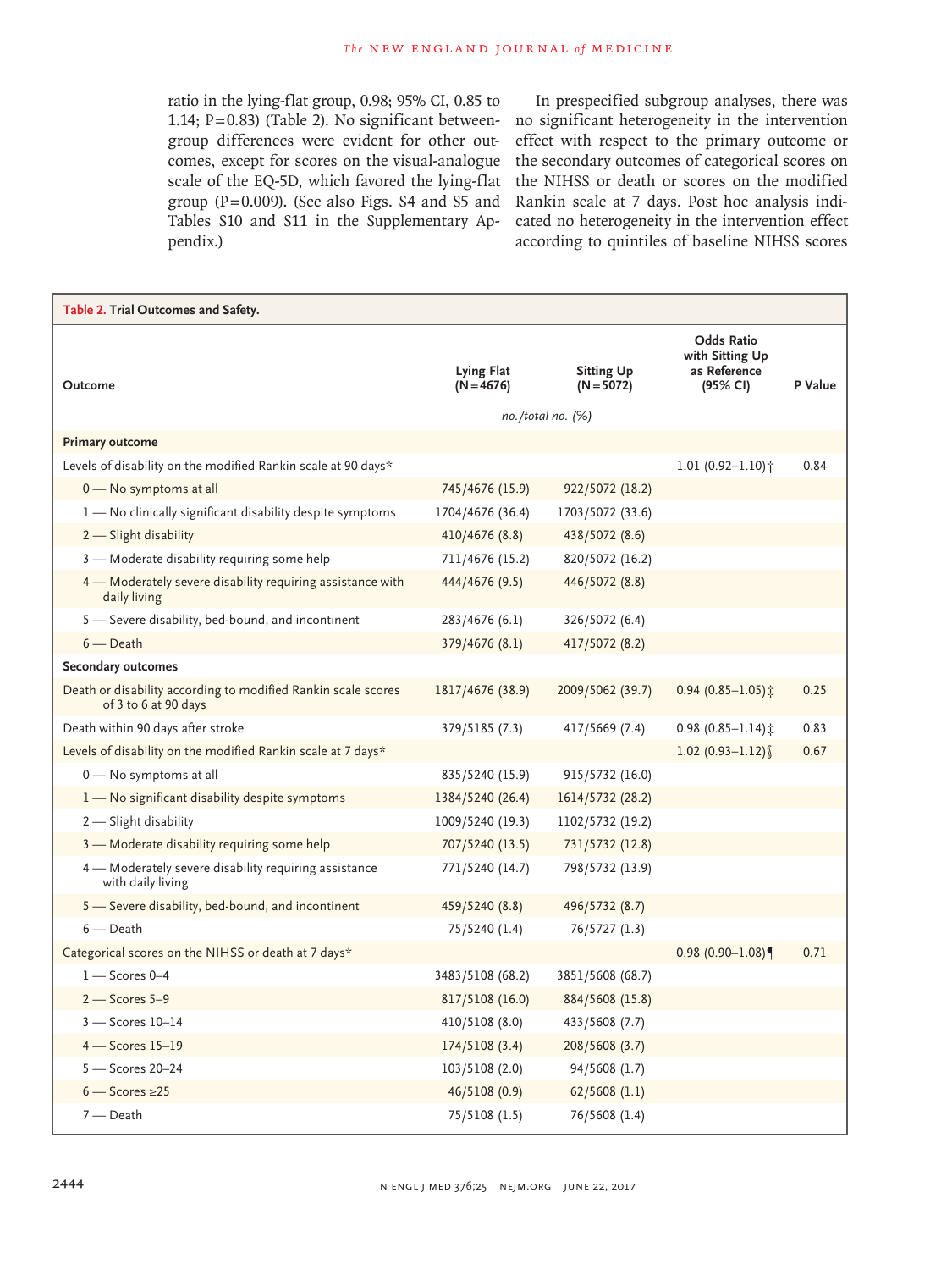| Table 2. (Continued.)                   |                                                       |                                   |                                                                  |         |
|-----------------------------------------|-------------------------------------------------------|-----------------------------------|------------------------------------------------------------------|---------|
| Outcome                                 | Lying Flat<br>$(N = 4676)$<br>$no. /total no.$ $(\%)$ | <b>Sitting Up</b><br>$(N = 5072)$ | <b>Odds Ratio</b><br>with Sitting Up<br>as Reference<br>(95% CI) | P Value |
| <b>Safety</b>                           |                                                       |                                   |                                                                  |         |
| Patients with any serious adverse event | 756/5295 (14.3)                                       | 784/5798 (13.5)                   | $1.05(0.91 - 1.20)$ ±                                            | 0.51    |
| Patients with pneumonia                 | 164/5295(3.1)                                         | 198/5798 (3.4)                    | $0.86$ (0.68-1.08) $\pm$                                         | 0.19    |

\* The common odds was estimated in an ordinal logistic-regression model and indicates the increase in odds of moving from a lower level of disability or stroke severity to a higher one in the lying-flat group relative to the sitting-up group. An odds ratio of higher than 1 favors the sitting-up position.

† The odds ratio (with 95% confidence interval) and the corresponding P value for a difference in the distribution of scores on the modified Rankin scale at 90 days were obtained with the use of a hierarchical linear mixed model with adjustment for the design, including a fixed group effect, a fixed period effect, a random cluster effect, and an effect of the interaction between random cluster and period; this was the primary analysis and was given the term "unadjusted." Three adjusted analysis were performed: the first included covariates of country, modified Rankin scale score before stroke, age, and sex (odds ratio, 1.05; 95% CI, 0.96 to 1.15; P=0.30); the second included the covariates in the first adjusted analysis plus additional covariates of baseline NIHSS score and history of heart disease, stroke, or diabetes mellitus (odds ratio, 1.03; 95% CI, 0.94 to 1.13; P=0.55); and the third included the covariates in the second adjusted analysis as well as multiple imputation because more than 10% of scores on the modified Rankin scale were missing (odds ratio, 1.03; 95% CI, 0.94 to 1.13; P=0.50).

‡ The odds ratio (with 95% confidence interval) and the corresponding P value were obtained with the use of a hierarchical mixed logistic-regression model. This analysis was given the term "unadjusted."

- § The odds ratio (with 95% confidence interval) and the corresponding P value for a difference in the distribution of scores on the modified Rankin scale at 7 days were obtained with the use of a hierarchical linear mixed model with adjustment for the design, including a fixed group effect, a fixed period effect, a random cluster effect, and an effect of the interaction between random cluster and period. This analysis was given the term "unadjusted."
- ¶ The odds ratio (with 95% confidence interval) and the corresponding P value for a difference in the distribution of scores on the NIHSS or survival at 7 days were obtained with the use of a hierarchical linear mixed model with adjustment for the design, including a fixed group effect, a fixed period effect, a random cluster effect, and an effect of the interaction between random cluster and period. This analysis was given the term "unadjusted." Three adjusted analysis were performed: the first included covariates of country, modified Rankin scale score before stroke, age, and sex (odds ratio, 1.01; 95% CI, 0.92 to 1.10; P=0.91); the second included the covariates in the first adjusted analysis plus additional covariates of baseline NIHSS score and history of heart disease, stroke, or diabetes mellitus (odds ratio, 0.97; 95% CI, 0.88 to 1.07; P=0.52); and the third included the covariates in the second adjusted analysis as well as multiple imputation because more than 10% of scores on the modified Rankin scale were missing (odds ratio, 0.97; 95% CI, 0.88 to 1.07; P=0.51).

commencement of the intervention. (See also Figs. S6 through S10 in the Supplementary Appendix.)

# **Adverse Effects**

No significant difference in the rate of serious adverse events was observed between the lyingflat group and the sitting-up group (14.3% and 13.5%, respectively;  $P=0.51$ ) (Table 2). In particular, no significant between-group difference was observed in the rate of pneumonia. (See also Tables S12 and S13 in the Supplementary Appendix.)

# Discussion

In this cluster-randomized trial involving patients with acute stroke in a range of health care settings, we found no significant difference between strategies for acute stroke appears to be low, and

or time from the onset of stroke symptoms to the implementation — at a median of 14 hours after the onset of stroke — of the lying-flat head position and the sitting-up position with respect to the primary outcome of level of disability at 90 days. There were also no significant differences in mortality or in the rates of serious adverse events, including pneumonia.

> Our decision to undertake a pragmatic cluster clinical trial was based on the need to avoid contamination between individual patients (i.e., an assigned intervention spilling over into the other group that was assigned to another intervention, thereby diluting the difference between the two randomized groups that are meant to be defined by each specific intervention) $26$ ; the crossover component facilitated the recruitment of the sample size necessary to assess small differences in clinical outcomes between interventions. The potentially confounding effect of management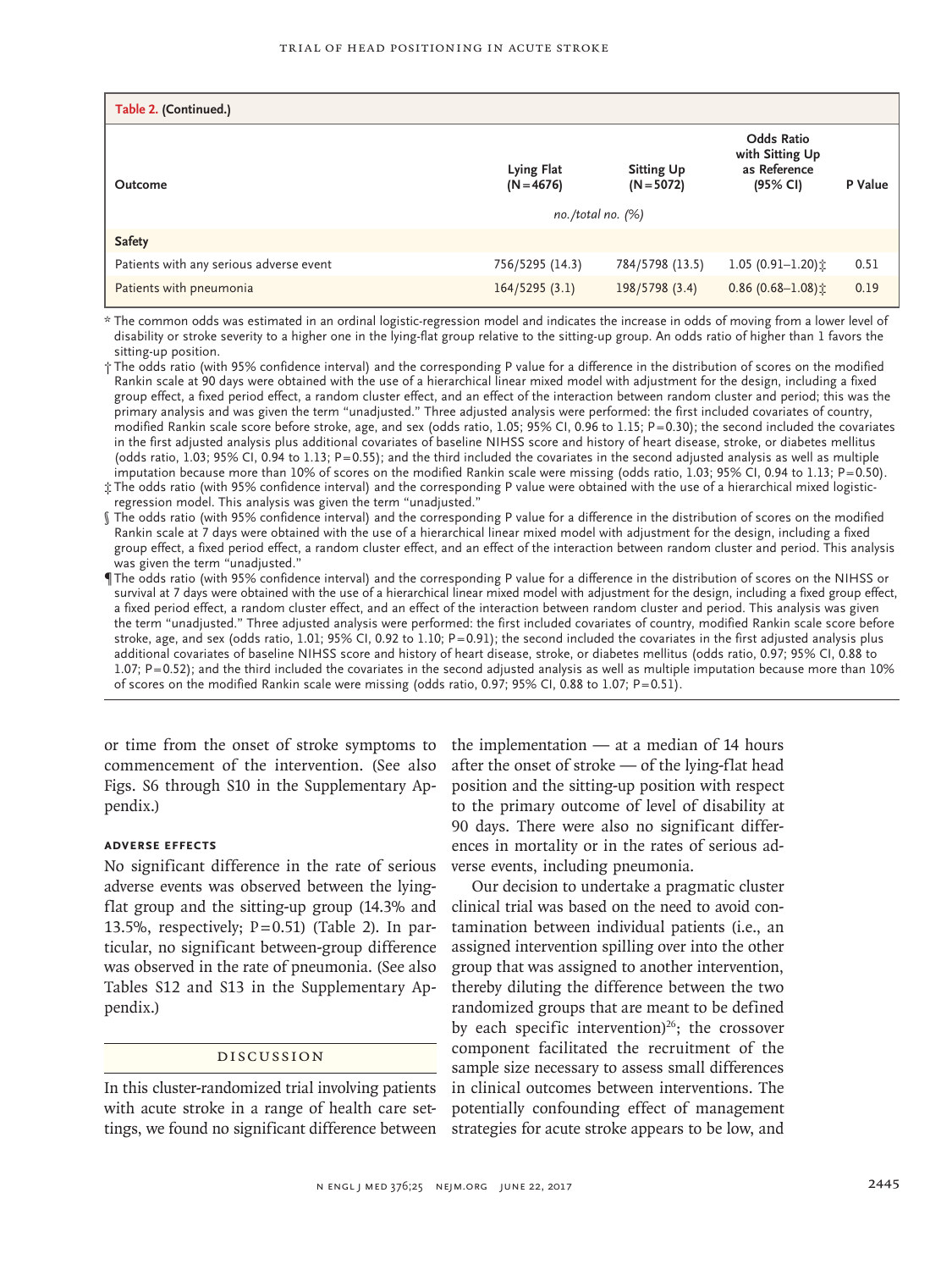completion of the statistical analysis plan before patient follow-up was concluded eliminated the potential for analytic bias. Although clinicians could not be unaware of the assigned head positions because of the practical requirements of a nursing care intervention, any selection bias introduced by differential recruitment to clusters appears to be low. The risk of bias in intervention assignment was minimized by the use of central randomization, and central blinded assessment of the primary outcome limited observer bias. The results are generalizable, because participating centers included patients with a variety of types of stroke and represented various types of clinical services, $27,28$  including metropolitan and rural hospitals and various resource settings.

The negative results of this trial suggest that any modification of cerebral blood flow that may have occurred as a result of head positioning initiated within 24 hours was insufficient to reduce the neurologic deficit associated with acute stroke. Although we did not reach the planned sample size, an analysis of the degree to which clusters were related to each other indicated that the trial retained power to assess the prespecified intervention effect. Because the primary analysis provided an odds ratio for the intervention effect that was close to 1.0 and had a narrow confidence interval, it is unlikely that a true difference in the disability outcome was missed. Although there was no heterogeneity of the intervention effect with respect to the primary outcome in prespecified subgroups, these analyses had low statistical power. Most of the patients in our trial had the assigned head position implemented after the time window for reperfusion with thrombolytic or endovascular treatment had passed, and the patients had mostly mild neurologic deficits from a range of causes of stroke. It is possible that earlier initiation of head position after the onset of symptoms when the ischemic penumbra is potentially modifiable may have produced different results.

The rate of pneumonia was lower in our trial than in some other series<sup>29</sup> but was similar to the rates in stroke registries $27$  and in a retrospective study of lying-flat positioning in patients with acute ischemic stroke.30 The low rates in this trial might relate to careful assessment and care of patients, including the use of dysphagia screening protocols and feeding regimens, as well as the exclusion of high-risk patients such as those who underwent intubation.

In conclusion, the lying-flat head position, as compared to the sitting-up position, initiated early after presentation and maintained for 24 hours, did not alter disability outcomes in patients with acute stroke.

Presented in part at the American Heart Association–American Stroke Association International Stroke Conference, Houston, February 22–24, 2017.

Supported by a research grant (1066966) from the National Health and Medical Research Council of Australia.

Dr. Anderson reports receiving advisory board fees from Medtronic and AstraZeneca and lecture fees and travel support from Takeda China and Boehringer Ingelheim; Dr. Arima, receiving lecture fees from Takeda, Daiichi Sankyo, Astellas, and Aska Pharmaceuticals; Dr. Lavados, receiving support to attend meetings from Boehringer Ingelheim, grant support, fees for serving as country leader for the New Approach Rivaroxaban Inhibition of Factor Xa in a Global Trial versus ASA to Prevent Embolism in Embolic Stroke of Undetermined Source (NAVIGATE ESUS) trial, and travel support from Bayer, grant support and fees for serving as country leader for the Acute Stroke or Transient Ischaemic Attack Treated with Aspirin or Ticagrelor and Patient Outcomes (SOCRATES) trial from AstraZeneca, and grant support from Comisión Nacional de Investigación Científica y Tecnológica (CONICYT); Dr. Hackett, receiving travel support from Boehringer Ingelheim; Dr. Olavarría, receiving grant support from the George Institute for Global Health; Dr. Muñoz Venturelli, receiving grant support from Clínica Alemana de Santiago and support from the George Institute for Global Health, paid to the author's institution; Dr. Brunser, receiving grant support from Clínica Alemana; Dr. Woodward, receiving consulting fees from Amgen; Dr. Pontes-Neto, receiving lecture fees from Boehringer Ingelheim and Medtronic; and Dr. Robinson, receiving lecture fees and advisory panel fees from Bayer, lecture fees from Boehringer Ingelheim, and advisory panel fees from Daiichi Sankyo. No other potential conflict of interest relevant to this article was reported.

Disclosure forms provided by the authors are available with the full text of this article at NEJM.org.

We thank the patients who participated in this trial and their relatives; the clinical and research teams of the various emergency departments, intensive care units, stroke units, and neurology departments; and the staff at the George Institute for Global Health in Australia and China who worked on the study.

#### **Appendix**

The authors' full names and academic degrees are as follows: Craig S. Anderson, M.D., Ph.D., Hisatomi Arima, M.D., Ph.D., Pablo Lavados, M.D., M.P.H., 0000-0002-4975-9793Laurent Billot, M.Res., Maree L. Hackett, Ph.D., Verónica V. Olavarría, M.D., Paula Muñoz Venturelli, M.D., Ph.D., Alejandro Brunser, M.D., Bin Peng, M.D., Liying Cui, M.D., Lily Song, M.D., Ph.D., Kris Rogers, M.Biostat., Ph.D., Sandy Middleton, Ph.D., Joyce Y. Lim, M.Nurs., Denise Forshaw, PG.Cert., C. Elizabeth Lightbody, Ph.D., Mark Woodward, Ph.D., Octavio Pontes-Neto, M.D., H. Asita De Silva, D.Phil., Ruey-Tay Lin, M.D., Tsong-Hai Lee, M.D., Ph.D., Jeyaraj D. Pandian, D.M., Gillian E. Mead, M.D., Thompson Robinson, M.D., and Caroline Watkins, Ph.D.